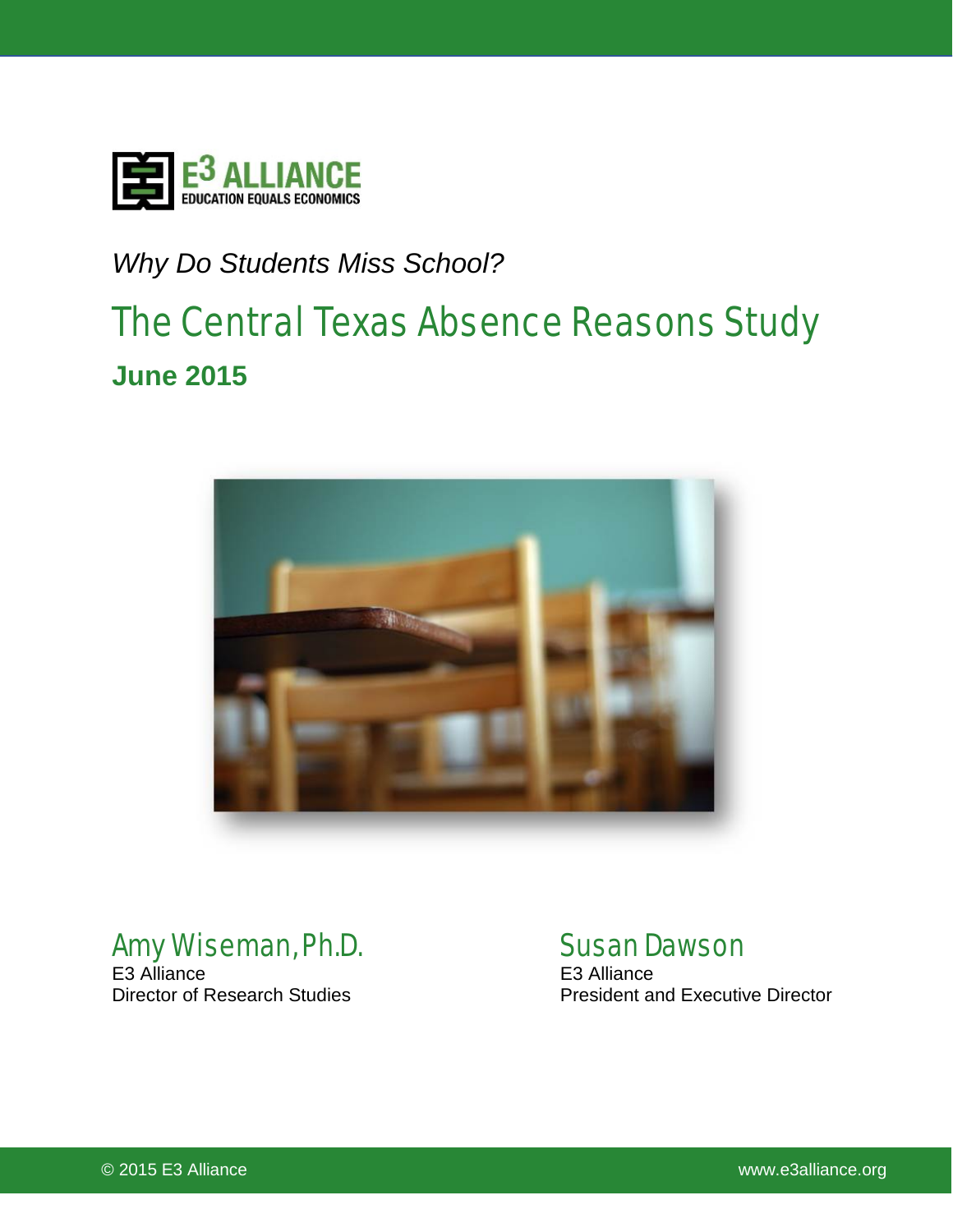# **Executive Summary**

### **Overview**

E3 Alliance uses objective data to drive collaborative change "cradle to career" in Central Texas. Recently the organization has focused its efforts on student attendance, an issue that has a "triple bottom line" impact on students, teachers, and school resources. In 2013, we conducted a study to collect detailed information about why students in Central Texas miss school. Our findings suggest that coordinated region-wide efforts to prevent acute illness can improve attendance for all students, while targeted interventions can help specific subpopulations of students to reduce absenteeism and experience greater academic success.

# **Key Findings**

- 72% of absences are "true absences," defined here as cases in which students are not in class, at another district campus, or participating in a school event.
- Acute illnesses such as colds or flu account for 48% of all true absences in the region. The next most common reasons were skipping, chronic illness and family emergencies.
- Absence frequency patterns were similar across two non-contiguous districts, and a spike in acute illness absences seen in both districts aligned with a spike in flu in the region.
- Although half of Central Texas students are low-income, they account for more than half of mental health, and non-medical absences such as family responsibilities, skipping, and logistical problems getting to school.
- Students at risk of dropping out are significantly more likely than their peers to miss school due to family responsibilities, logistical problems getting to school including transportation, skipping, out of school suspensions, and for legal reasons.
- Males and students who were ever English Language Learners are more likely than their peers to miss school due to skipping, out of school suspensions, and for legal reasons.
- Students in the 9<sup>th</sup> and 12<sup>th</sup> grades are more likely than students in other grades to skip class.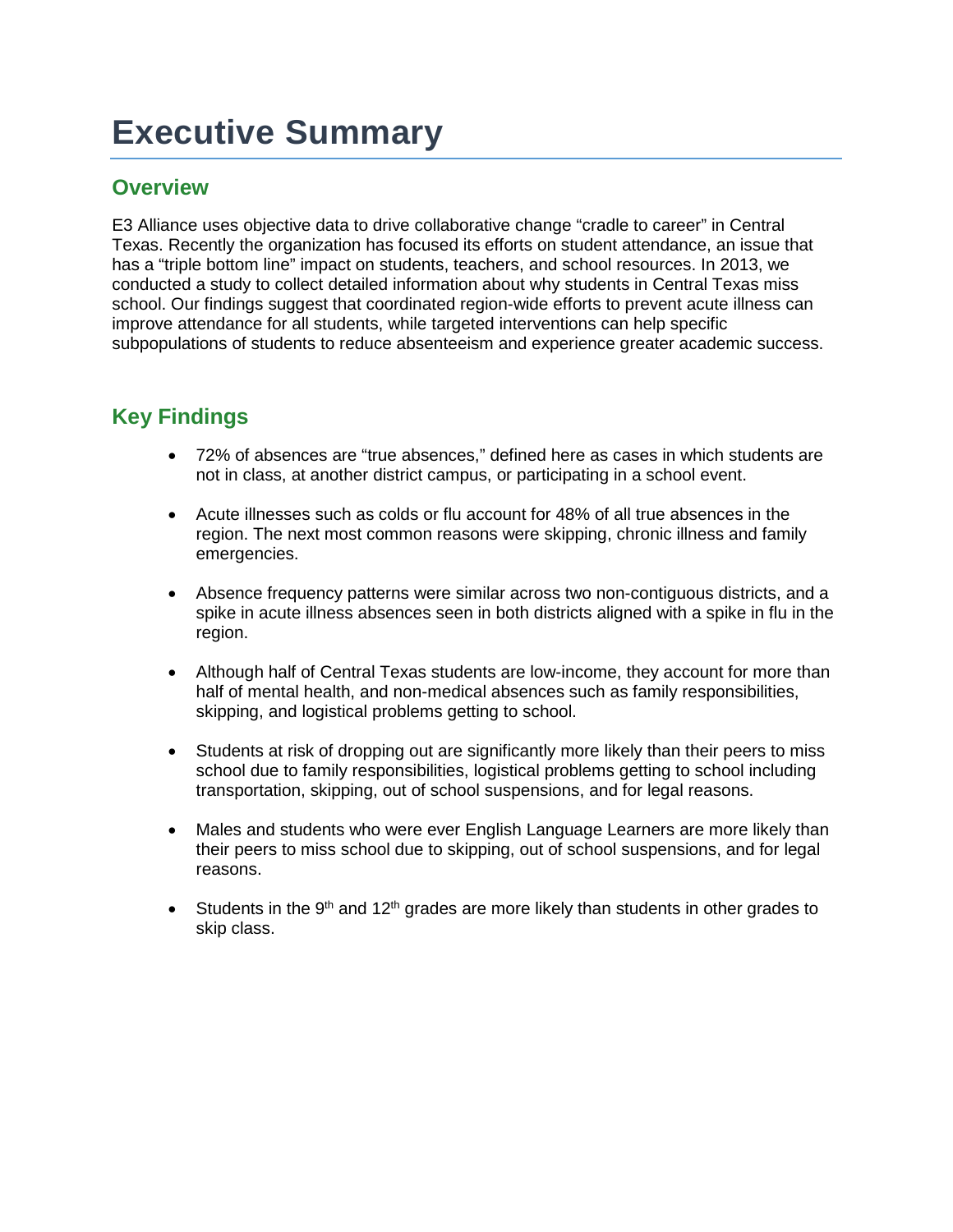# **Absence Reasons Study**

# **Study Context**

#### *The Importance of Attendance*

Previous research indicates a very strong relationship between student absences and academic performance (Balfanz & Byrnes, 2012; Maynard et al., 2011). A 2012 E3 Alliance analysis of Central Texas student data from the 2009-2010 school year confirmed this pattern, finding that 9<sup>th</sup> graders who are retained in grade because they did not receive enough credits to advance to 10<sup>th</sup> grade with their peers had 4 times as many absences as their peers who advanced on time. Those 9<sup>th</sup> graders who were retained were 10 times more likely to drop out of high school. Overall, high school students who missed 10 or more days of school on average across high school were *three times more likely to drop out* as those who missed five or fewer days of school.

In addition, significant national studies link student absenteeism, and especially chronic absenteeism, with a host of economic and community health challenges, including unemployment, family earnings, welfare and social services, delinquency, incarceration, obesity, and acute and chronic disease (Sheldon, 2007).

Although the benefits of consistent school attendance are clear, absenteeism is a significant problem in Central Texas. According to the E3 Alliance (2012) analysis:

- Central Texas students were absent *2.4 million days* per year.
- Half of students had 6 or more absences per year. Those students contributed to 85% of all student absences.
- Central Texas students had more absences than the state average in every grade P-12, with significantly more absences in high school grades.
- On average, students have significantly more absences in high school than elementary or middle school; in fact, the average number of absences jumps by about 3 days, from 8 to 11 days, between  $8<sup>th</sup>$  and  $9<sup>th</sup>$  grades.
- On average, Central Texas low income students were more likely to be absent than in any other urban area of the state, including Dallas, Houston, San Antonio, and El Paso (see Figure 1).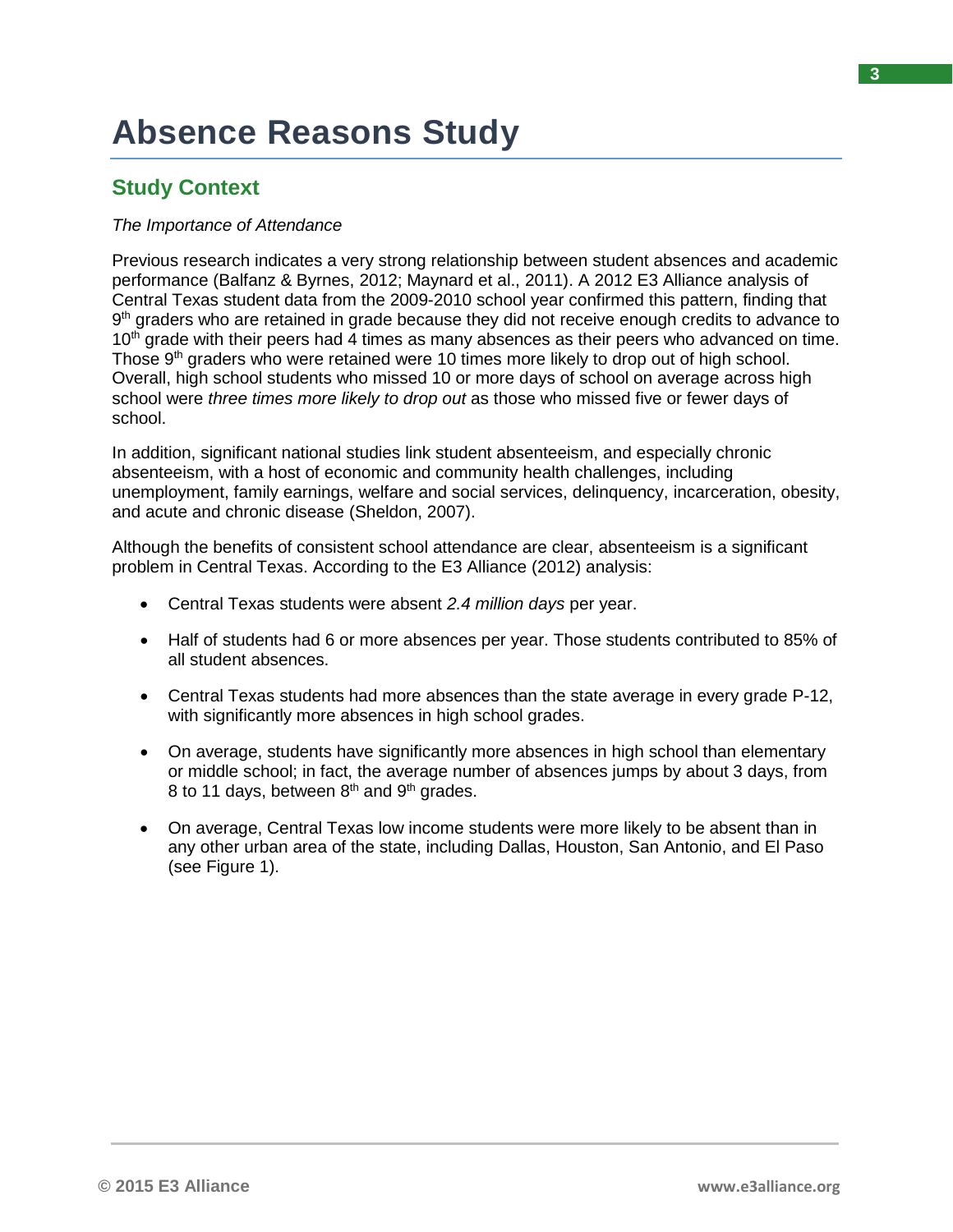*Figure 1. Average Number of Absences in High School by Economic Status for Urban MSAs throughout Texas, 2010-11*



Student absences are not just a problem because they are so closely linked with student achievement and health. Texas schools receive revenue from the state based on student attendance, so every absence costs a school nearly \$40 per day. The total financial impact compounds quickly. For example, the average comprehensive high school in the region loses \$20,000 every week from student absences! Across the entire region, E3 Alliance has calculated that increasing student attendance by just two percentage points, an average of three days per student per year, would increase revenue to Central Texas school districts by \$34 million annually.

#### *The Central Texas Student Attendance Campaign*

In the spring of 2011 community leaders and school district superintendents in the Central Texas region asked E3 Alliance to lead a regional effort to increase student attendance, recognizing that attendance is a practice that families and community partners can directly impact to improve outcomes for students and schools. In response, E3 Alliance choreographed a major region-wide outreach campaign, *Missing School Matters,* with support from dozens of community and business partners. The campaign has promoted attendance via air, print, and social media, as well as through direct outreach to employers, neighborhood associations, nonprofits, and other groups. This campaign, together with focused efforts from districts and community partners, quickly started showing results, generating millions of dollars in savings to Central Texas schools since the campaign launch in 2011. For data and community action tools, see [www.MissingSchoolMatters.org.](http://www.missingschoolmatters.org/)

Despite these efforts, however, significant questions remained about how health and other community infrastructure factors relate to school attendance. In particular, why are students absent, with what frequency, and how might that information influence our decisions? Some reasons for student absences are likely impacted only by improving school, health, and community systems, rather than by simply raising awareness and changing social norms. For example, some students are absent due to chronic illness such as asthma that could be easily treated if a student had access to a clinic that could provide an inhaler. Other students who are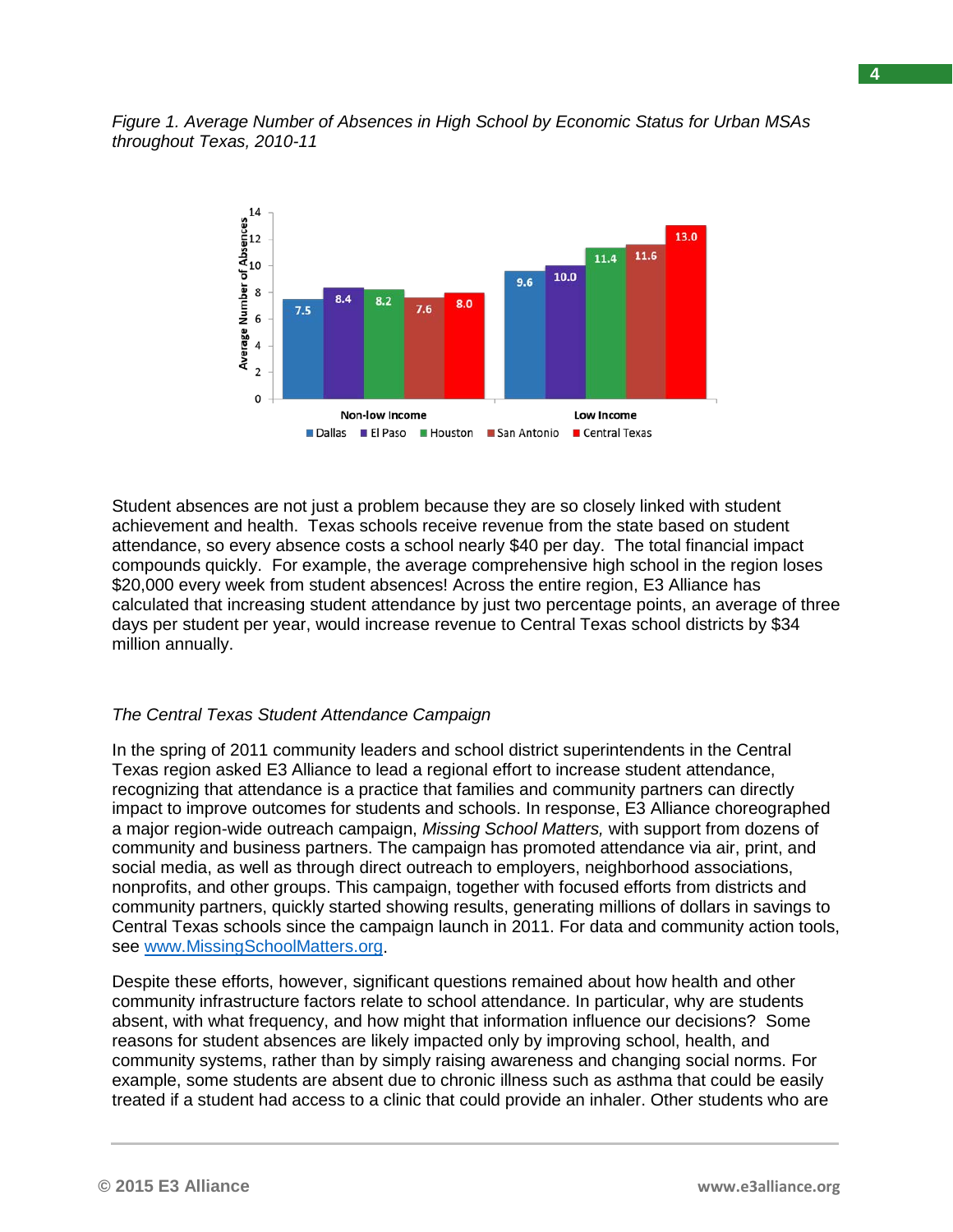"skipping" could be better assisted through early intervention by district staff and truancy officers rather than waiting until chronic patterns develop. In cases like these, systems changes could be made if we understood *which students* were absent, *where*, and *why.* However, absenteeism reason data was sorely lacking, both regionally and nationally, inhibiting schools and communities from taking more effective action. Looking across the nation, a literature review was unable to find high-quality research as to why students were absent.

#### *Limitations of District Absence Data Collection*

Currently, attendance data is collected on the state and the district level, both of which have significant limitations. State-level attendance data is comprised of just two codes: *Present*, which results in revenues for the district, and *Absent*, which does not. However, these simple labels mask a wide range of circumstances. Students counted as *Present* may have been physically in class, but they may also have been at a doctor appointment, visiting a college campus, or attending a band competition. Students marked *Absent* may have been ill, traveling with family, working, or skipping class. Because these codes include so many different behaviors, they are not useful for determining reasons for absences.

District-level data is more informative but still is not sufficiently specific. Staff enter into the district's tracking system whether a student is absent, present, or tardy. The attendance staff member tracks the absences and notes provided by parents to the degree staffing allows, then follows up with students or families to record the reason a student without a note missed class. Districts typically track more detailed reason codes to document why some students not in class were reported as present to the state. For example, Hays CISD uses 27 absence codes, some of which are very specific, e.g.  $El = Excused$  due to ice or bad weather. However, others are used for multiple causes that are not at all similar, e.g. EA = Excused due to illness OR visit to family in deployed military OR in-school meeting for disciplinary action. Though these reasons are more detailed than those collected by the state, they are not detailed enough to allow the district or community to take actions to address student needs. This lack of detail is typical for other districts' reason codes as well, because the districts' primary purposes for collecting reason information is to determine whether a missed class qualifies as an absence under the Texas Education Code. Some districts additionally track whether the absence is excused or unexcused by district rules, but even this is labor-intensive for district staff.

Several other barriers to accurate, detailed attendance data collection exist, as well. Attendance reason codes are not standard across districts and in some cases across schools within a district. Even among schools using the same set of codes, the codes are not always applied consistently. Moreover, districts across the region use at least seven different information systems to track absence data, making it very difficult to share data and determine patterns beyond district boundaries. Finally, students and parents sometimes provide inaccurate reasons for absences in an effort to avoid the negative consequences that accompany unexcused absences. Thus, although state- and district-level attendance data offers some helpful information, it does not enable communities to identify and address the root causes of absences.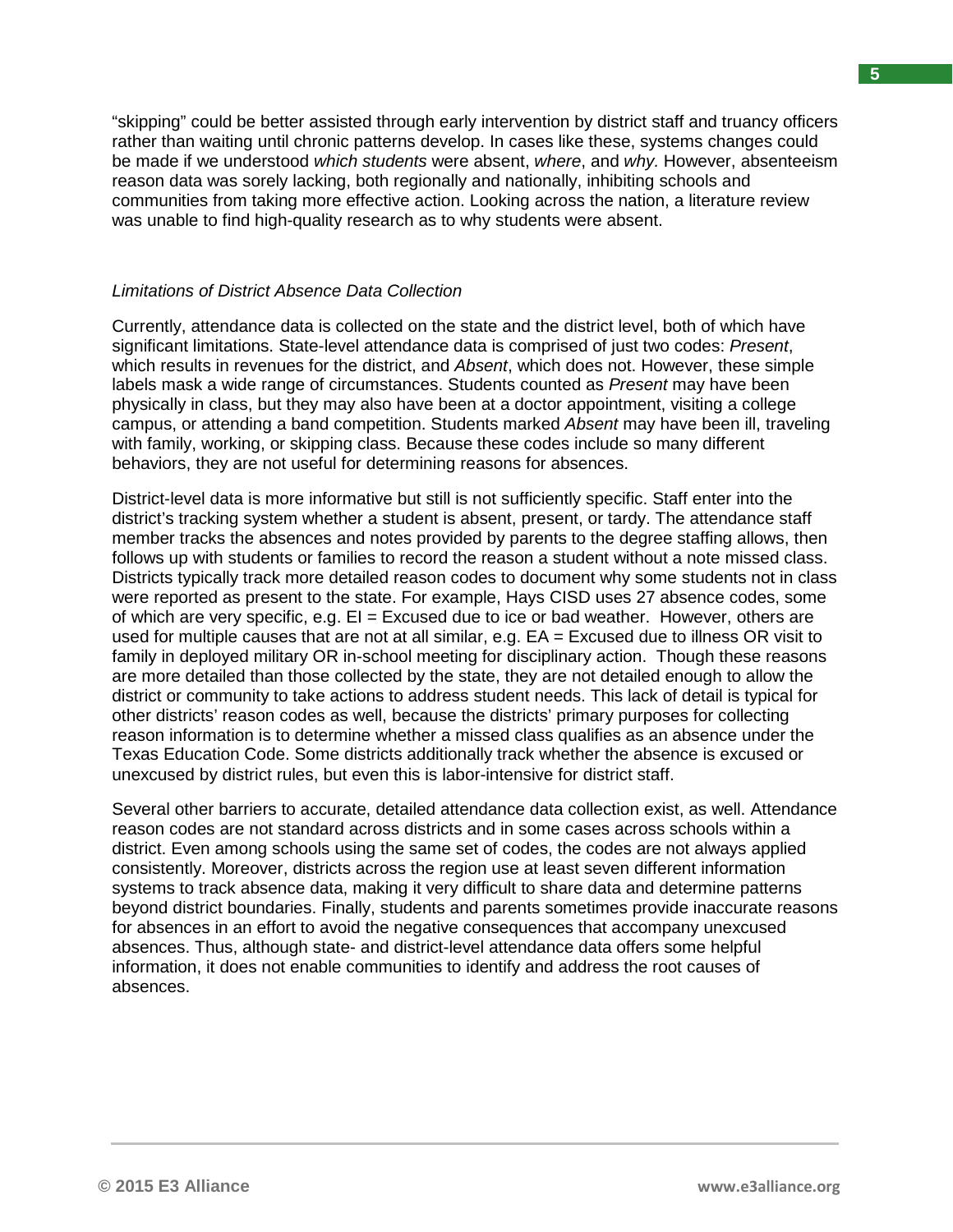In 2013, E3 Alliance designed an Absence Reasons Study to fill the gaps in research and in district data collection by determining specific absence reason patterns for a representative subset of Central Texas students. These findings enabled E3 Alliance to predict the overall absence patterns of Central Texas students and identify actions that can be taken to improve both student attendance and community health. The study was intended not only to provide actionable information for specific neighborhoods and the region as a whole, but to serve as a seminal pilot study for similar efforts across the country. The study explored the following key questions:

- What are the different reasons for student absences and what is their prevalence for Central Texas students?
- Do different student demographic groups experience absence reasons at different rates?
- What other risk factors are associated with various absence reasons and might influence community policies and programs?

# **Study Methodology**

E3 Alliance used the attendance research literature and local, district, and community partners to define a detailed set of 26 reason codes to be tracked. Such codes included, for example, acute illness (colds, flu, etc.), asthma, dental appointments, and transportation issues. Categories of codes included medical, dental, family, transportation, travel, military, unexcused, and unknown reasons.

Nine schools, including 5 elementary, 2 middle and 2 high schools, from two different noncontiguous school districts (Hays CISD and Pflugerville ISD) participated in this study. The students from these schools were representative of the Central Texas student population which allowed us to generalize the results to the region; for example, both the sample and regional student population was 50% low income. To lessen effects of data fidelity issues, schools were chosen in part based on having absence tracking staff with significant history at the school and a strong relationship with local communities and families.

Absences were tracked for every student in these schools over a period of 8 weeks, from mid-January to Mid-March in the spring of 2013.Teachers determined whether a student was present, absent, or tardy, and then school attendance personnel followed up to determine reason codes. E3 Alliance provided additional specific codes for tracking, as well as detailed training, so attendance personnel could collect the much more detailed information required to complete the study. To obtain this information, they followed up with parents by phone on all absences without documentation, ultimately obtaining reasons for about 80% of absences. Because of this extra work, school districts were provided with temporary staff to backfill and support attendance personnel during the study period.

Once the detailed reason codes were entered for the study period, districts provided studentlevel data sets to E3 Alliance and Children's Optimal Health for analysis. In addition to absence reason codes, the data included student demographics, at-risk factors such as teen pregnancy and homelessness, and home addresses for data-mapping. E3 Alliance analyzed the individual student data to determine patterns of absence reason types by date, grade, student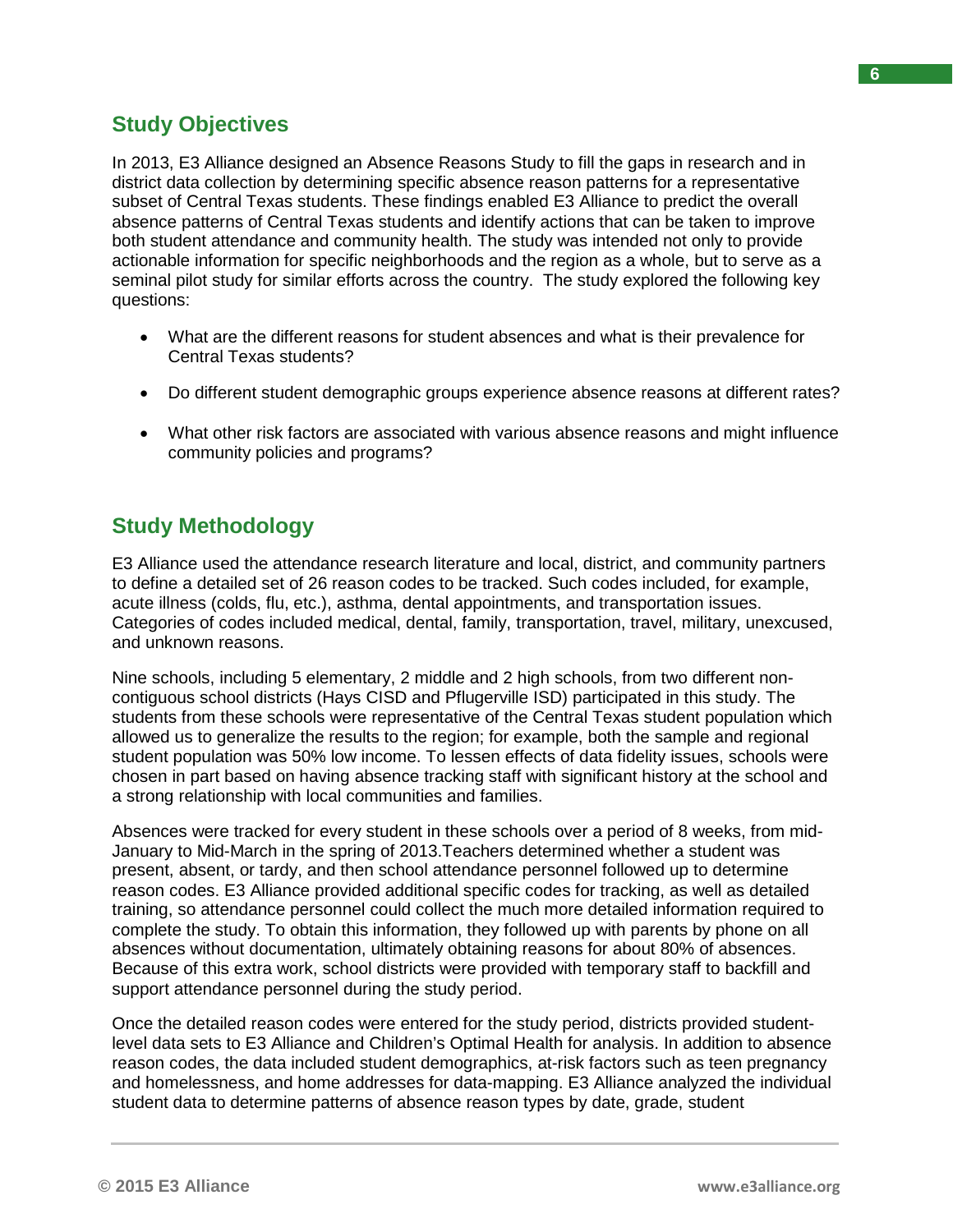demographic group (including risk factors), and frequency, and examined patterns and potentially actionable findings. Children's Optimal Health used GIS mapping to map reason codes by block and neighborhood. At the conclusion of the study, a project advisory board of community health and absenteeism experts reviewed findings and recommended community actions.

### **Results**

E3 Alliance recorded 23,402 total absences for 8959 students during the study period at the sample schools. Of these, 16,811, or 72%, were "true absences," defined here as cases in which students are not in class, at another district campus, or participating in a school event. Through the diligent work of district personnel, reasons were obtained for 83% of the true absences (referred to as absences for the rest of the document).

### *Overall Absence Patterns*

Acute illness, a short-lived, typically contagious illness, such as cold, flu, or strep throat, was by far the most common reason for student absences, accounting for 48% of the absences in the sample (see Figure 2). We recognize this is a likely over count; if a family intentionally misrepresented an absence, they were likely to say "stomach virus" or something similar that would have been logged as acute illness. Skipping was the next most common cause, accounting for 5% of absences. For the same reason, we think this is an undercount. The next most common reason for absence was chronic illness, including asthma, followed by family emergencies and medical and dental appointments. If students brought a note from a health practitioner within 5 days of the appointment and was in school at the beginning or end of the day, this would not count as an absence by Texas code. In this study, all of these absences were considered true absences because they were not school related, even though a portion did not count against district funding.



*Figure 2. Percent of Absences by Absence Reason for Top 10 Reasons*

Overall, students were absent at remarkably similar rates over time across the two school districts (see Figure 3). The one exception was Thanksgiving week (Week 47) where one district took the whole week off and the other district did not and experienced a spike in absences for the week.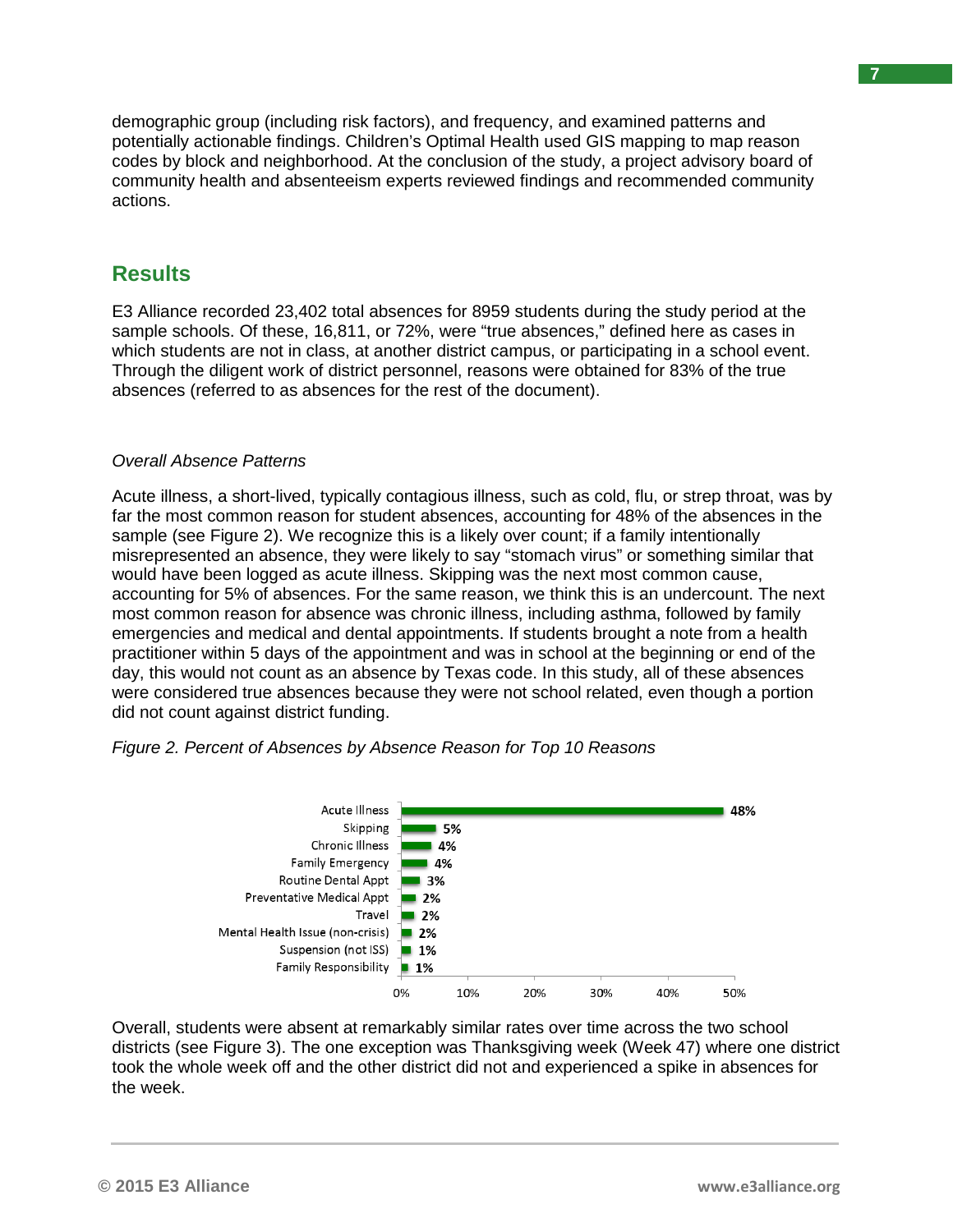

*Figure 3. Absences by Week August to March for 2012-13 School Year*

Even more surprising was that the peaks and valleys in absence rates that were so consistent appeared to be driven by acute illness absences. In fact, across the eight weeks of the study, the pattern of absence frequency was nearly identical to the pattern for the acute illness absence reason. Additionally, the acute illness absence rates were also remarkably similar across districts, with health directors from both districts reporting the highest absence peak on Week 4 due to a flu outbreak and the second highest peak in Week 8 due to stomach flu. Furthermore, the Week 4 reported flu outbreak coincides exactly with the secondary peak for flu-like illness doctor visits in Travis County as reported by Austin / Travis County Health and Human Services. (The primary peak occurred while students were on Winter Break during Weeks 52 and 1). Remarkably, these districts are *not* geographically contiguous; one district is north of Austin and the other is south. Thus it appears the study detected outbreaks of illness that impacted the entire Central Texas region.

#### *Absence Patterns among Sub-Populations*

The study also found that some sub-populations of students are more likely than their peers to miss school for particular reasons (see Table 1). The table below displays the proportion of the total population that each sub-population accounts for, followed by the proportion of absences by reason accounted for by the sub-population. The highlighted numbers signify absence reasons that are more or less prevalent than what we would expect based on the proportion the sub-population accounts for out of the overall population.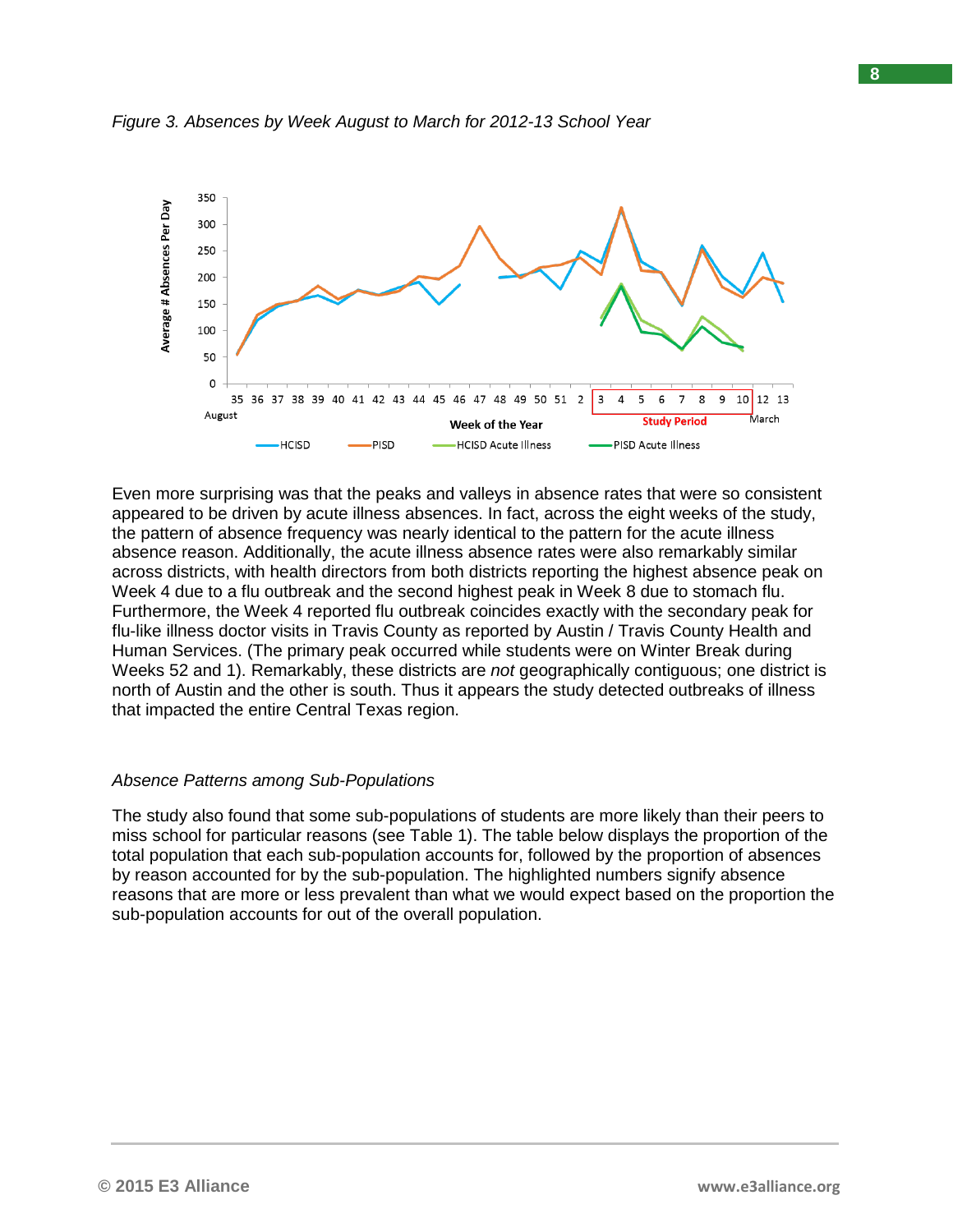|                                      | Low-<br><b>Income</b> | <b>Male</b>           | <b>Special</b><br><b>Education</b> | <b>Ever English</b><br><b>Language Learner</b> | At-Risk <sup>i</sup> |
|--------------------------------------|-----------------------|-----------------------|------------------------------------|------------------------------------------------|----------------------|
| Sample Population                    | 50%                   | 51%                   | 11%                                | 13%                                            | 40%                  |
| <b>Overall Absences</b>              | 53%                   | 50%                   | 13%                                | 9%                                             | 47%                  |
|                                      |                       | <b>Health-Related</b> |                                    |                                                |                      |
| <b>Acute Illness</b>                 | 49%                   | 49%                   | 12%                                | 8%                                             | 42%                  |
| Asthma                               | 56%                   | 62%                   | 11%                                | 20%                                            | 57%                  |
| <b>Chronic Illness</b>               | 49%                   | 55%                   | 16%                                | 5%                                             | 41%                  |
| <b>Preventative Medical</b><br>Appt. | 64%                   | 43%                   | 12%                                | 17%                                            | 47%                  |
| Routine Dental Appt.                 | 58%                   | 44%                   | 12%                                | 11%                                            | 46%                  |
| Dental Treatment Appt.               | 35%                   | <b>39%</b>            | $22\%$                             | 4%                                             | 49%                  |
| <b>Mental Health</b>                 | 63%                   | 45%                   | 24%                                | 4%                                             | 38%                  |
|                                      |                       | <b>Family-Related</b> |                                    |                                                |                      |
| Family Emergency                     | 55%                   | 47%                   | 15%                                | 9%                                             | 46%                  |
| <b>Family Logistics</b>              | 65%                   | 66%                   | 11%                                | 8%                                             | 61%                  |
| <b>Family Responsibility</b>         | 67%                   | 42%                   | 11%                                | 16%                                            | 65%                  |
| <b>Student's Child Sick</b>          | 74%                   | 37%                   | 14%                                | 2%                                             | 100%                 |
|                                      |                       | <b>Other</b>          |                                    |                                                |                      |
| Court/Legal Visit                    | 81%                   | 64%                   | 21%                                | 8%                                             | 38%                  |
| Skipping                             | 62%                   | 61%                   | 23%                                | 24%                                            | 70%                  |
| Suspension                           | 55%                   | $80\%$                | 23%                                | 12%                                            | 79%                  |
| <b>Transportation Issues</b>         | 71%                   | 51%                   | 8%                                 | 14%                                            | 72%                  |
| <b>Travel</b>                        | 45%                   | 52%                   | 9%                                 | 6%                                             | 36%                  |

<span id="page-8-0"></span><sup>&</sup>lt;sup>i</sup> A student is considered at-risk by the Texas Education Association if one or more of the following factors apply: being assigned to an alternate education placement, custody of the Department of Protective Services, or residential placement within the district; being retained or expelled; failing a PK-3 readiness test, 2 or more core subjects, or a state assessment; having limited English proficiency; or being homeless, on parole or probation, pregnant or a parent, or a previous dropout.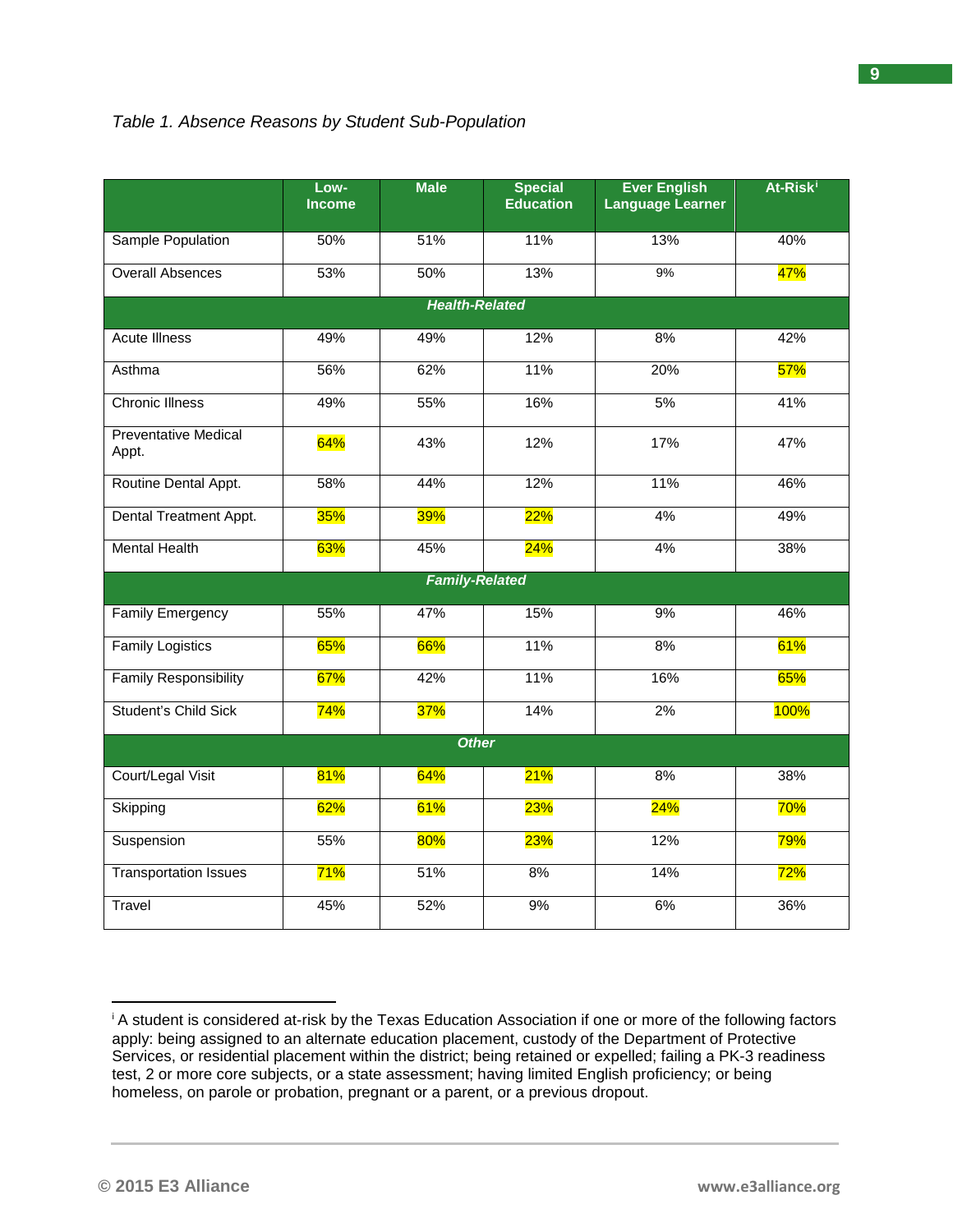Of particular concern is the over-representation of low-income students in non-medical absence categories (see Figure 4). Although low-income students comprised 50% of the sample, they represented well over 50% of absences for reasons such as having a parenting or family responsibility, facing transportation or legal issues, and skipping. These areas represent obstacles to attendance that are particularly challenging for low-income families.





## **Implications**

These findings suggest that efforts to minimize acute illness have the potential to create a substantial positive impact on attendance for all students in Central Texas. Because acute illness is such a prominent cause of absence and affects every subgroup of students, reducing its frequency will likely result in far fewer missed school days.

On the other hand, relying solely on a one-size–fits-all approach to combating absenteeism will not effectively address all of the reasons why students miss class. For example, low-income students experience a disproportionate number of absences due to a variety of non-medically related absences, as well mental health issues. Students who are low-income, male, or ELL are significantly more likely to skip class than their peers. And at-risk students are absent at highly disproportionate rates for every reason displayed above. Patterns like these indicate that schools, families, and community service providers may need to focus interventions on specific groups of students in order to effectively reduce absenteeism.